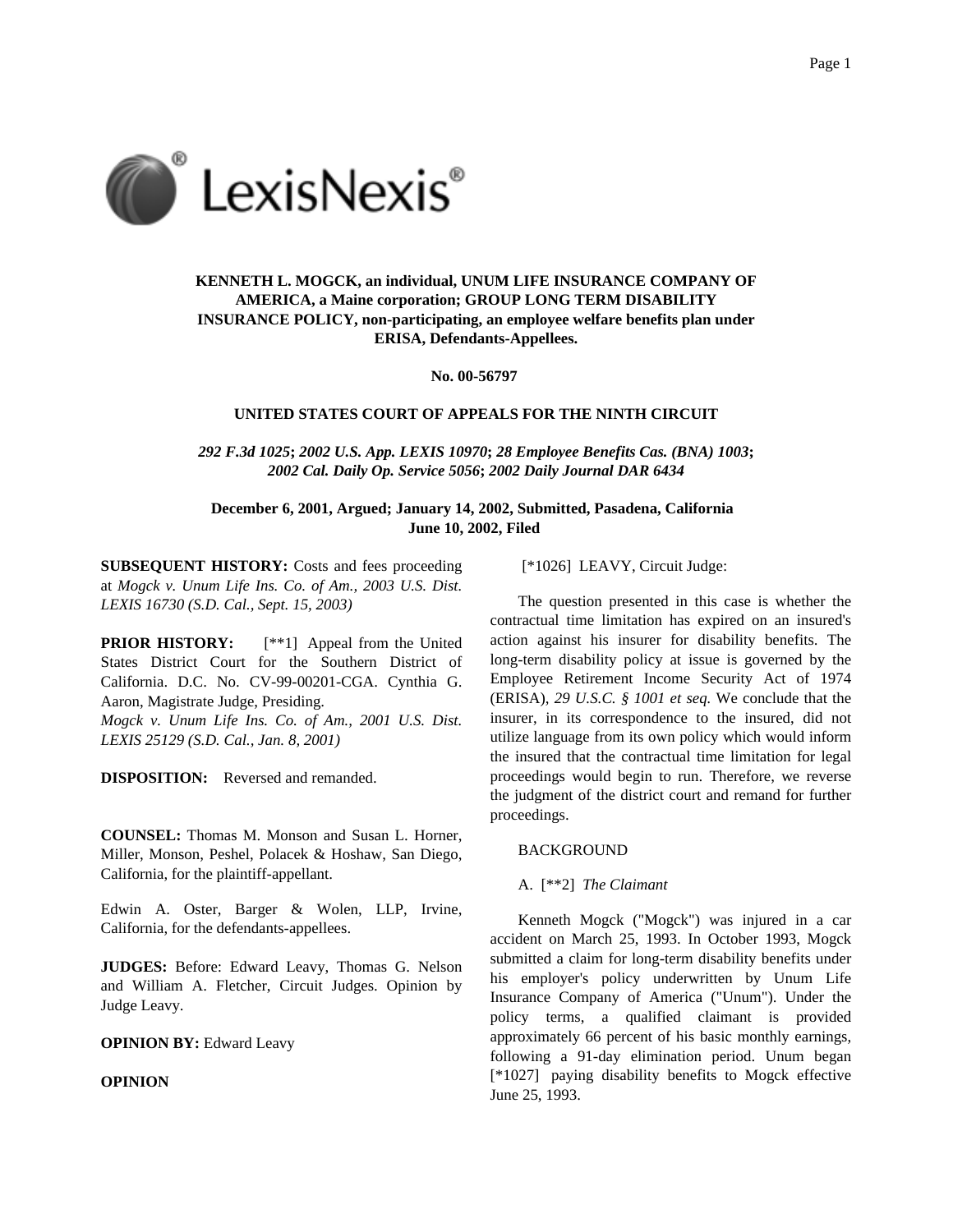# B. *The Insurance Policy*

The policy defines "disability" during the first two years of a claim as the insured's inability to perform each of the material duties of the participant's regular occupation, and thereafter as the insured's inability to perform each of the material duties of "any gainful occupation for which he is reasonably fitted by training, education, or experience."

The policy's time limitation on legal proceedings is set forth in a section entitled "Legal Proceedings." The policy provides: "A claimant or the claimant's representative cannot start any legal action: (1) until 60 days after proof of claim has been given; nor (2) more than 3 years after the time proof of claim is required. [\*\*3] "

In a section entitled "Notice and Proof of Claim," the policy provides that "proof of continued disability and regular attendance of a physician must be given to the Company within 30 days of the request for the proof."

## C. *The Correspondence*

By letter dated February 3, 1995, Unum wrote to Mogck to remind him of the policy definition of disability applicable after two years. Unum advised Mogck that "based on information we have, we find that you will not be disabled from any occupation and you will therefore not be eligible for benefits beyond June 25, 1995."

By letter dated June 1, 1995, Unum informed Mogck that "we are unable to extend benefits past June 25, 1995." The letter reviewed the policy definitions of disability, cited the doctors' reports in its possession, and stated, "you no longer meet the above definition of disability, we must deny any further liability on your claim." The letter then informed Mogck that "if you have new additional information to support your request for disability benefits, please send it to my attention at the above address," and "if you do not agree with our decision, you may have it reviewed. Should you desire a review, you must send [\*\*4] a written request, within 60 days of your receipt of this notice" [to a given address].

By letter dated July 8, 1995, Mogck requested "a review of the decision to deny me further benefits at this time," requested copies of his medical records in Unum's file, and stated that he would send additional medical

records. By letter dated August 3, 1995, Mogck enclosed additional medical records.

By letter dated September 29, 1995, Unum informed Mogck that it had reviewed the medical information recently provided and concluded that, "while it does support the fact that you have various medical conditions, none of those conditions support medical restrictions that would impair your ability to perform any gainful occupation." The letter stated that Unum's prior decision to terminate benefits as of June 25, 1995, would be upheld.

## D. *The Legal Proceedings*

Mogck filed this action under ERISA, *29 U.S.C. § 1132(a)*, on February 5, 1999. Unum moved for summary judgment on the grounds that the action was untimely. The district court determined that Mogck's ERISA action was filed within the four-year statute of limitations for ERISA claims in California, but was [\*\*5] contractually barred by the three-year time limitation in the policy. Judgment was entered and Mogck timely appealed. We have jurisdiction pursuant to *28 U.S.C. § 1291*.

#### ANALYSIS

### A. *The ERISA Four Year Statute of Limitations*

**[1]** In *Wetzel v. Lou Ehlers Cadillac Group Long Term Disability Ins. Program, 222 F.3d 643* [\*1028] *(9th Cir. 2000)* (en banc), we held that "California's [four-year] statute of limitations for suits on written contracts . . . provides the applicable statute of limitations for an ERISA cause of action based on a claim for benefits under a written contractual policy in California." *Id. at 648*. We also held that "under federal law, an ERISA cause of action accrues either at the time benefits are actually denied, or when the insured has reason to know that the claim has been denied." *Id. at 649* (citations omitted).

In the present case, the district court did not decide, and we need not decide, whether Unum's June 1, 1995, letter or the September 29, 1995, letter to Mogck constituted the accrual point for Mogck's ERISA cause of action, because, in either event, Mogck's action, filed [\*\*6] on February 5, 1999, was filed within the applicable four-year ERISA statute of limitations.

#### B. *The Contractual Three Year Limitation*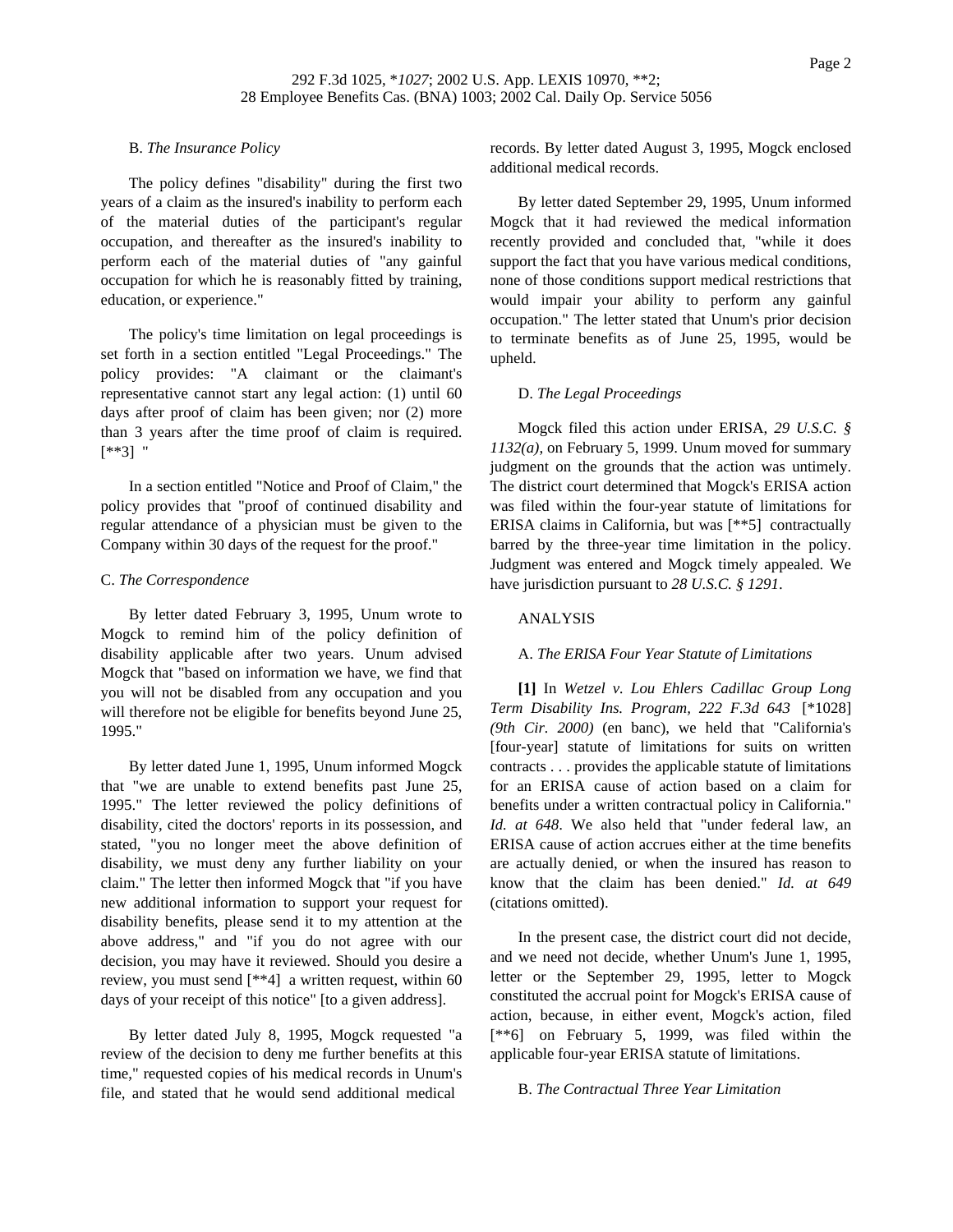**[2]** The policy provides that a legal action cannot be started "(1) until 60 days after proof of claim has been given; nor (2) more than three years after the time *proof of claim* is required" (emphasis added). In the policy section entitled "Notice and Proof of Claim," the policy provides that "proof of continued disability and regular attendance of a physician must be given to the Company within 30 days of the *request for the proof*" (emphasis added). It is undisputed that Mogck is seeking continued disability benefits, not initial disability benefits. Therefore, in order to determine *when* the contractual limitation period began, we must first determine *when* Unum asked Mogck for a "request for the proof," or a "proof of claim."

**[3]** The district court determined that Unum's June 1, 1995, letter constituted an adequate "request for proof." We disagree. The June 1, 1995, letter (and the September 29, 1995, letter) informed Mogck of Unum's decision to discontinue the disability payments past June 25, 1995. However, [\*\*7] nowhere in either letter are the terms "proof," "request for the proof," or "proof of claim" utilized. Without an adequate request for the proof of claim, Unum never took the steps necessary to trigger the running of the contractual time limitation under the policy. 1

> 1 We note that, subsequent to the filing of this action, California Administrative Code, Title 10 § 2695.7 was amended, effective May 10, 1997, adding the following subsection, which provides in relevant part:

> > (f) Except where a claim has been settled by payment, every insurer shall provide written notice of any statute of limitation or other time period requirement upon which the insurer may rely to deny a timely claim. . . . This subsection shall not apply to a claimant represented by counsel on the claim matter.

Failure to give notice pursuant to California's insurance code regulations may estop an insurer from asserting a statute of limitations defense. *See Spray, Gould & Bowers v. Associated Int'l. Ins. Co., 71 Cal. App. 4th 1260, 1267, 1270-71, 84*

*Cal. Rptr. 2d 552 (Cal. Ct. App. 1999)* (the requirement of 10 Cal. Admin. Code § 2695.4(a) that "every insurer shall disclose to a first party claimant . . . all time limits . . . of any insurance policy issued by that insurer that may apply to the claim presented by the claimant" creates a duty to speak, and an estoppel may arise from the insurer's silence).

We need not decide whether the amended California regulations clarified an existing duty of the insurer to provide notice of a contractual statute of limitation, or whether a new duty to provide written notice was created, because, in any event, Unum's correspondence was ineffective to trigger the policy's time limitation provision.

[\*\*8] **[4]** The insurance policy at issue was drafted entirely by Unum and is therefore a contract of adhesion. *See Carrington Estate Planning Servs. v. Reliance Standard Life Ins. Co., 289 F.3d 644, 2002 U.S. App. LEXIS 8652, 2002 WL 850824* at \*2 (9th [\*1029] Cir. May 6, 2002); *National Farmers Union Prop. and Cas. Co. v. Colbrese, 368 F.2d 405, 410-11 (9th Cir. 1966)* ("A fundamental principle of insurance law is that a policy is to be construed liberally in favor of the insured and strictly against the insurer, who normally is responsible for the language it contains."). When an insurer drafts particular policy terms and procedures relating to the insured's right to commence a legal action, the insurer must utilize those basic terms and procedures in order for the policy provision to be triggered. *See McDonald v. American Family Mut. Ins. Co., 251 Ill. App. 3d 354, 622 N.E.2d 63, 65, 190 Ill. Dec. 653 (Ill. App. Ct. 1993)* (insurer never adequately requested a proof of loss before denying claim; therefore, the policy's limitation period could be tolled by the plaintiff's submission of additional information). The *McDonald* court also noted that the "proof of loss form" sent [\*\*9] by the insurer was significantly different from the form described in the policy, further supporting the tolling of the policy's statute of limitations.

**[5]** In conclusion, because Unum drafted certain terms regarding the time limits on legal actions, but did not utilize those terms at all in its correspondence with Mogck, the policy's time limitation provision was never rendered operative. Mogck's action filed on February 9, 1999, therefore was not time-barred. The judgment of the